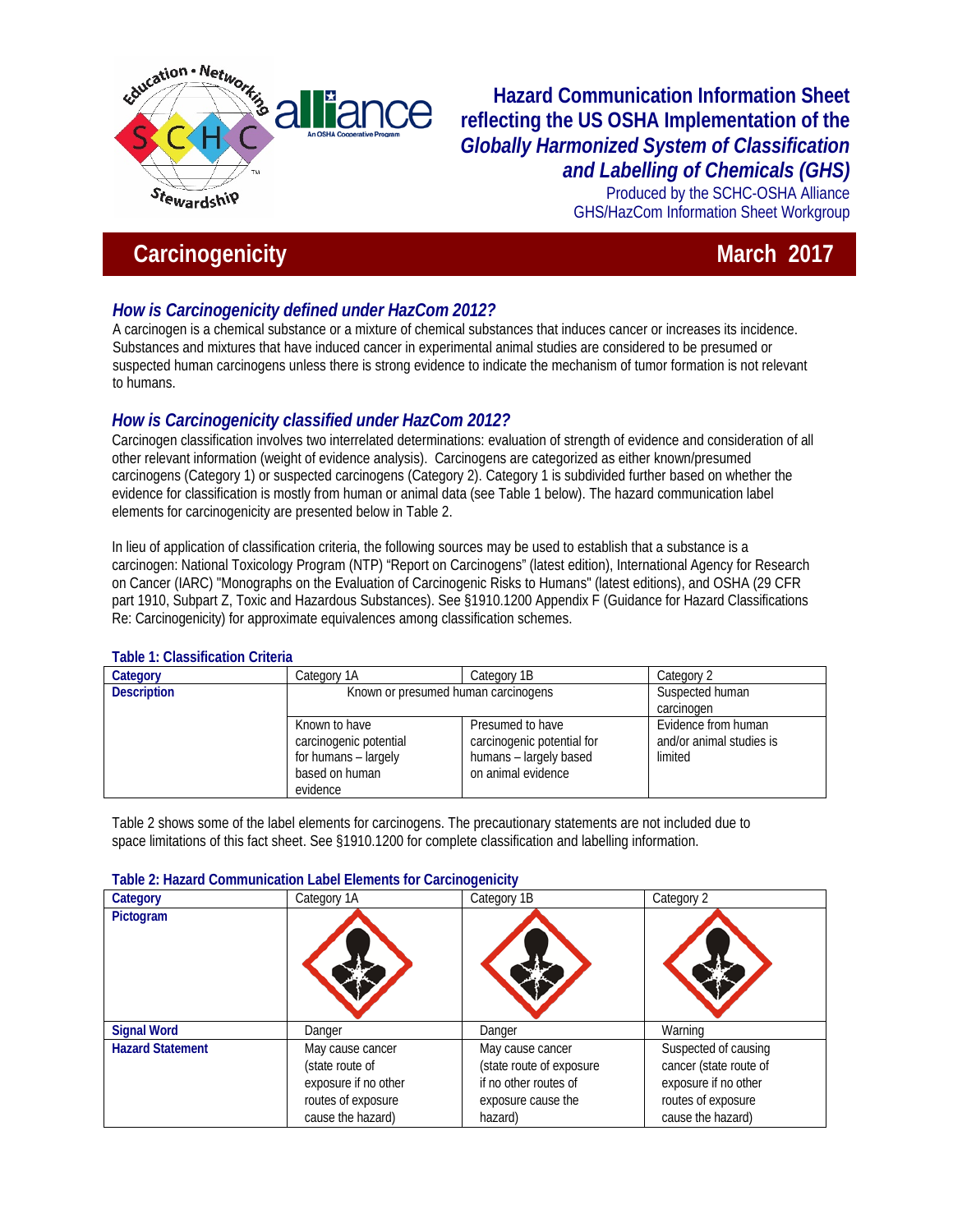## *Important considerations in classifying a substance as a Carcinogen:*

The information in this section is based on §1910.1200 Appendix A (Health Hazard Criteria) and Appendix F (Guidance for Hazard Classifications Re: Carcinogenicity). Classification should be based on studies using reliable and acceptable methods. All peer-reviewed published studies and additional data accepted by regulatory authorities should be reviewed. Human evidence, animal studies, as well as other factors that may increase or decrease the level of concern should be considered. Carcinogen classification is based on strength of evidence and other considerations (e.g., weight of evidence). Expert judgment is necessary in applying the classification criteria. Under HCS 2012, where the weight of evidence for carcinogenicity does not meet the categorization criteria, any positive study conducted in accordance with established scientific principles, and which reports statistically significant findings regarding the carcinogenic potential of the substance, must be noted on the safety data sheet.

- Strength of evidence:
	- o Sufficient evidence → Causality (cause and effect relationship) between human exposure and development of cancer, or a causal relationship between the substance and increased tumor incidence in animal studies
		- May lead to Category 1A or Category 1B classification
	- o Limited evidence → A positive association between exposure and cancer in humans, without demonstration of a causal relationship, or data from animal studies suggesting a carcinogenic effect, without demonstration of a causal relationship
		- May lead to Category 2 classification (Note: Limited evidence from both human and animal studies may result in a Category 1B classification on a case-by-case basis)
- Other considerations (weight of evidence analysis) Beyond strength of evidence, a number of other factors should be considered that may influence the likelihood an agent may present a carcinogenic risk. The following are examples of factors that may increase or decrease the overall level of concern:
	- o Tumor response factors: tumor incidence and tumor type, number of sites, progression to malignancy, latency, background incidence
	- o Experimental study considerations: route of exposure; number of independent studies; adequacy of study design, conduct, or interpretation
	- o Additional factors: number of species or strains responding, gender specificity, relevant structureactivity relationships, toxicokinetics/toxicodynamics and mode of action and its relevance to humans (for example, mutagenicity, immunosuppression, etc.)

## *How is classification applied to mixtures?*

- 1. Classify based on reliable and good quality evidence on the mixture itself: this is done on a case-bycase basis when such data is conclusive and accounts for factors including dose, duration of study, observations, and analysis of the test system (e.g. statistical analysis, test sensitivity).
- 2. Use bridging principles (dilution, batching, and substantially similar mixtures). See Section A.0.5 of Appendix A to §1910.1200 Health Hazard Criteria for detailed guidance:.
- 3. Classify based on cut-off values/concentration limits of the ingredients in a mixture (Table 3[\)http://www.osha.gov/dsg/hazcom/appendix\\_a.pdf\)](http://www.osha.gov/dsg/hazcom/appendix_a.pdf).

| Table 3: Cut-on values/concentration limits triggering classification of mixtures: |                                                                         |                       |  |  |
|------------------------------------------------------------------------------------|-------------------------------------------------------------------------|-----------------------|--|--|
| Ingredient Classified as:                                                          | Cut-off/concentration limits triggering classification of a mixture as: |                       |  |  |
|                                                                                    | Category 1 carcinogen                                                   | Category 2 carcinogen |  |  |
| Category 1 carcinogen                                                              | $\geq 0.1\%$                                                            |                       |  |  |
| Category 2 carcinogen                                                              |                                                                         | $\geq 0.1\%$ (Note)   |  |  |

#### **Table 3: Cut-off values/concentration limits triggering classification of mixtures:**

*Note: If a Category 2 carcinogen ingredient is present in the mixture at a concentration between 0.1% and 1%, information is required on the*  SDS for a product. However, a label warning is optional. If a Category 2 carcinogen ingredient is present in the mixture at a concentration of *≥ 1%, both an SDS and a label is required and the information must be included on each.*

### *To learn more…*

- **OSHA: Hazard Communication :** <https://www.osha.gov/dsg/hazcom/index.html>
- **SCHCsite:**<http://www.schc.org/osha-alliance>